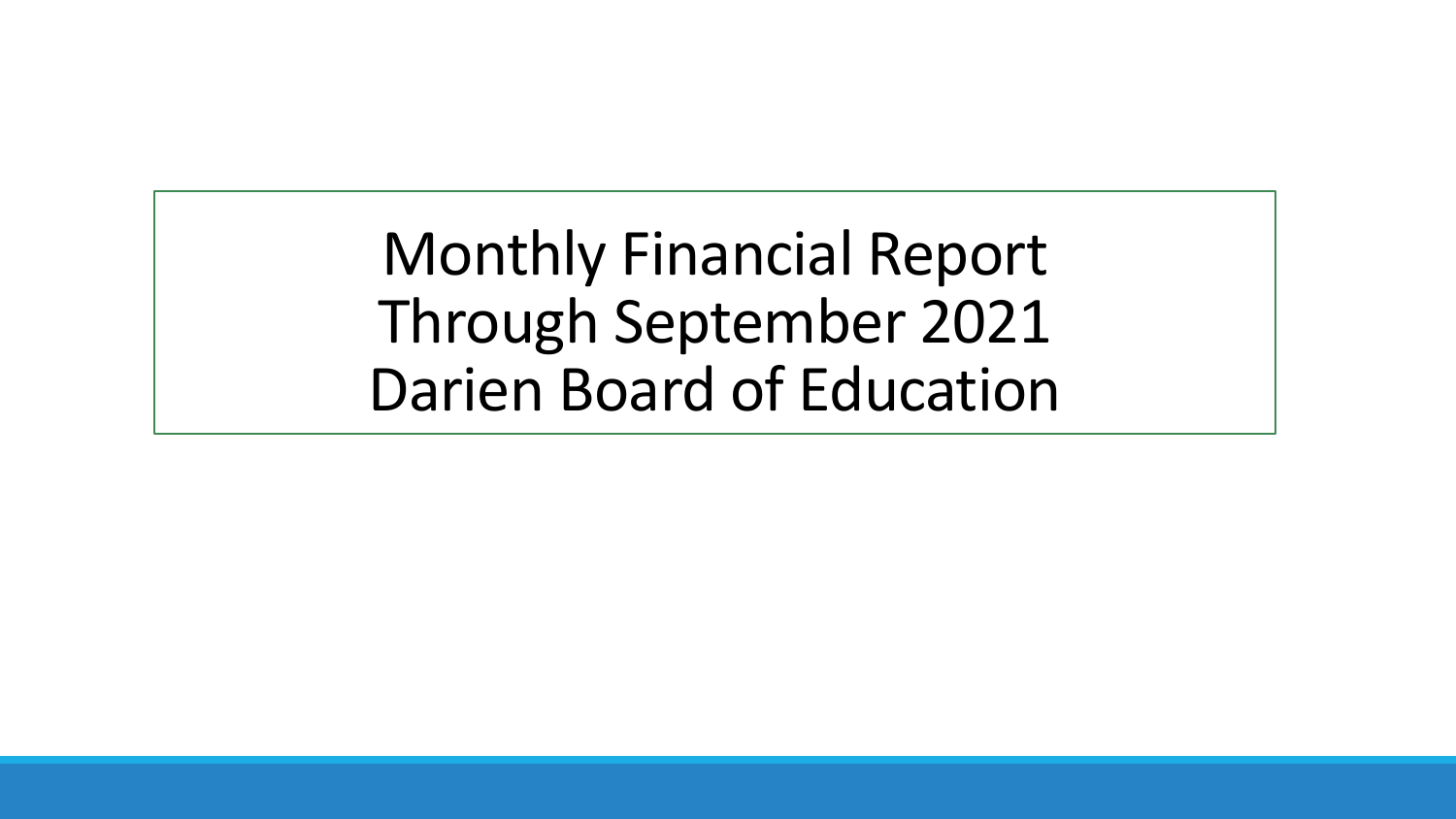## Highlights of Monthly Financial Report Through September 2021

The financial report currently shows a year-end surplus of **\$170,401 or 0.16%.**

| RC's                          | <b>Forecast</b> |
|-------------------------------|-----------------|
| <b>General Education RC's</b> | \$242,123       |
| <b>Special Education RC's</b> | \$(62, 714)     |
| <b>COVID</b>                  | \$(9,008)       |
| <b>Total</b>                  | \$170,401       |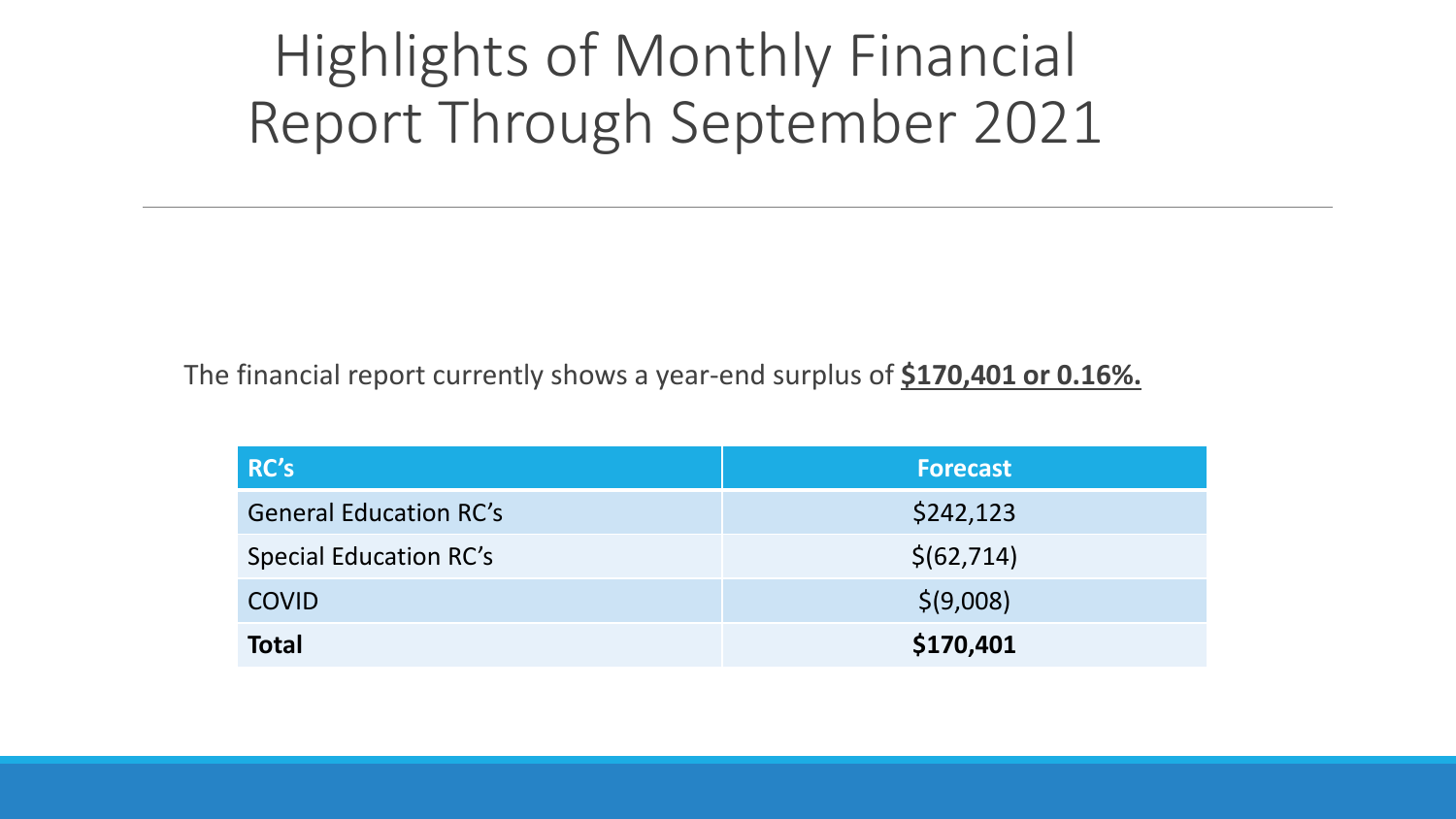# COVID & ARP Expenses

| <b>Category</b>             | <b>Operating</b><br><b>Fund</b> | <b>Grants</b> | <b>Total</b><br><b>Forecast</b> | <b>Less Grants</b> | <b>Less Transfers</b> | <b>Supplemental</b><br><b>Appropriation</b> | <b>Balance</b> |
|-----------------------------|---------------------------------|---------------|---------------------------------|--------------------|-----------------------|---------------------------------------------|----------------|
| <b>Staffing</b>             | \$0                             | \$442,865     | \$442,865                       | \$ (442, 865)      | \$0                   | \$0                                         | \$0            |
| <b>Facilities</b>           | \$0                             | \$87,720      | \$87,720                        | \$ (87, 720)       | \$0                   | \$0                                         | \$0            |
| <b>Technology</b>           | \$0                             | \$253,600     | \$253,600                       | \$(253,600)        | \$0                   | \$0                                         | \$0            |
| <b>Contracted Svs.</b>      | \$0                             | \$215,720     | \$215,720                       | \$(215,720)        | \$0                   | \$0                                         | \$0            |
| Professional<br>Development | \$0                             | \$26,000      | \$26,000                        | \$(26,000)         | \$0                   | \$0                                         | \$0            |
| Transportation              | \$9,008                         | \$0           | \$9,008                         | \$0                | \$0                   | \$0                                         | \$ (9,008)     |
| <b>Materials</b>            | \$0                             | \$0           | \$0                             | \$0                | \$0                   | \$0                                         | \$0            |
| <b>Total</b>                | \$9,008                         | \$1,025,905   | \$1,034,913                     | \$(1,025,905)      | \$0                   | \$0                                         | \$(9,008)      |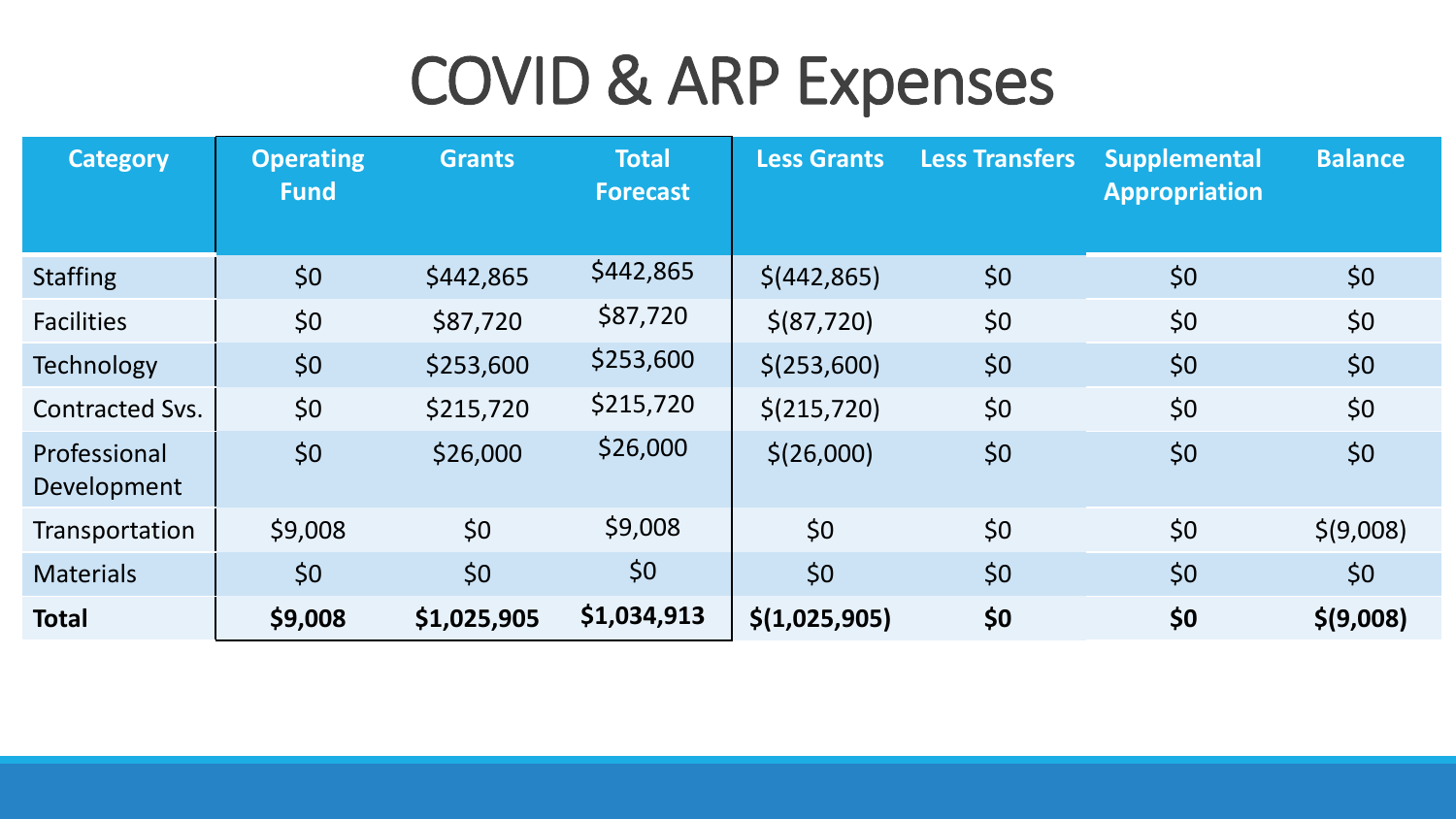**Salaries**: The positive variance within salaries is largely attributed to the following

| Salary Savings/Turnover: \$25,072 |  |
|-----------------------------------|--|
| YMCA Overtime: \$34,170           |  |
| Budget Control: \$43,467          |  |
| Long-Term Substitutes: \$41,499   |  |
| Total Salary Forecast: \$144,208  |  |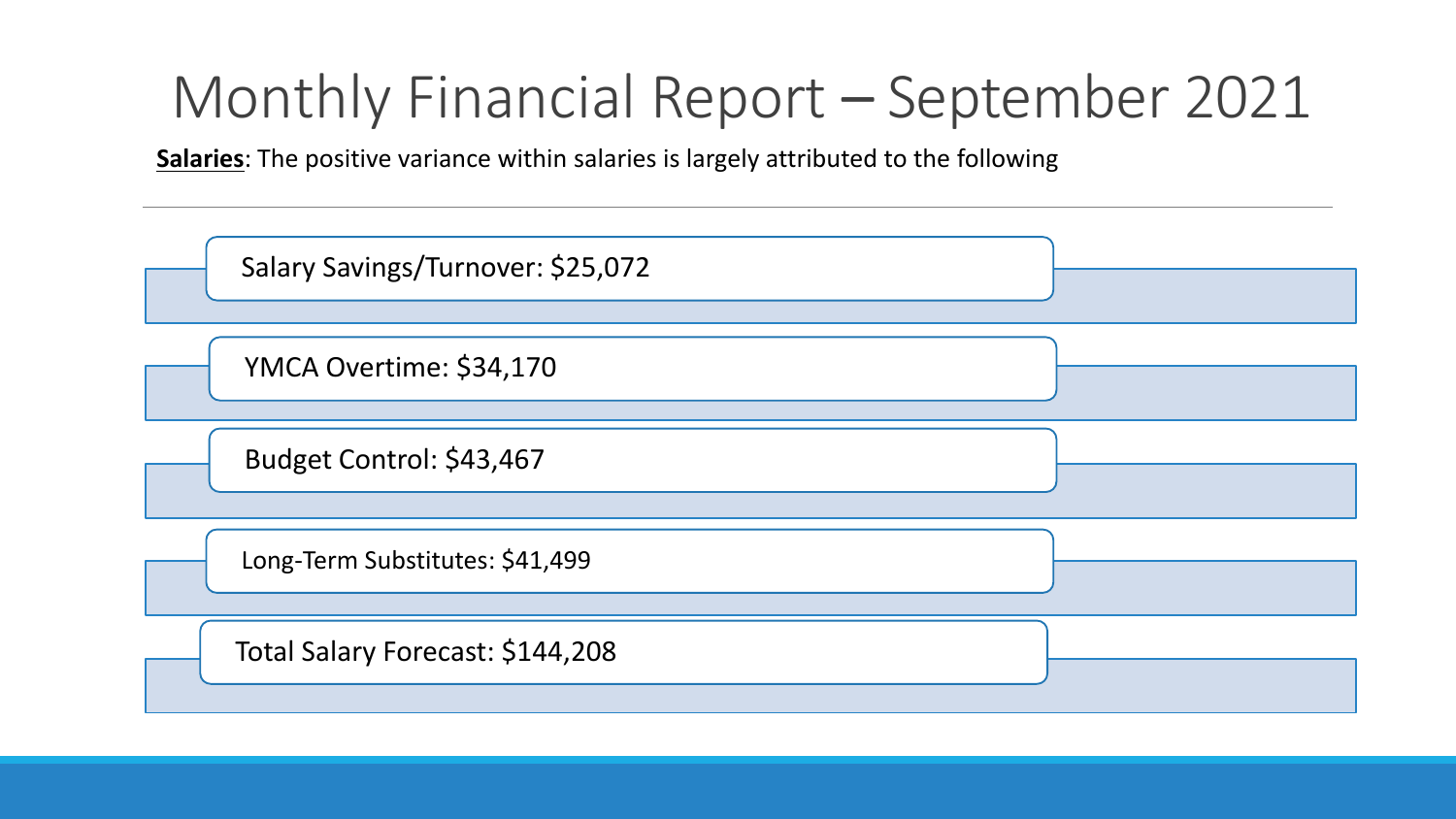**Operating**: The negative variance within operating is largely attributed to the following

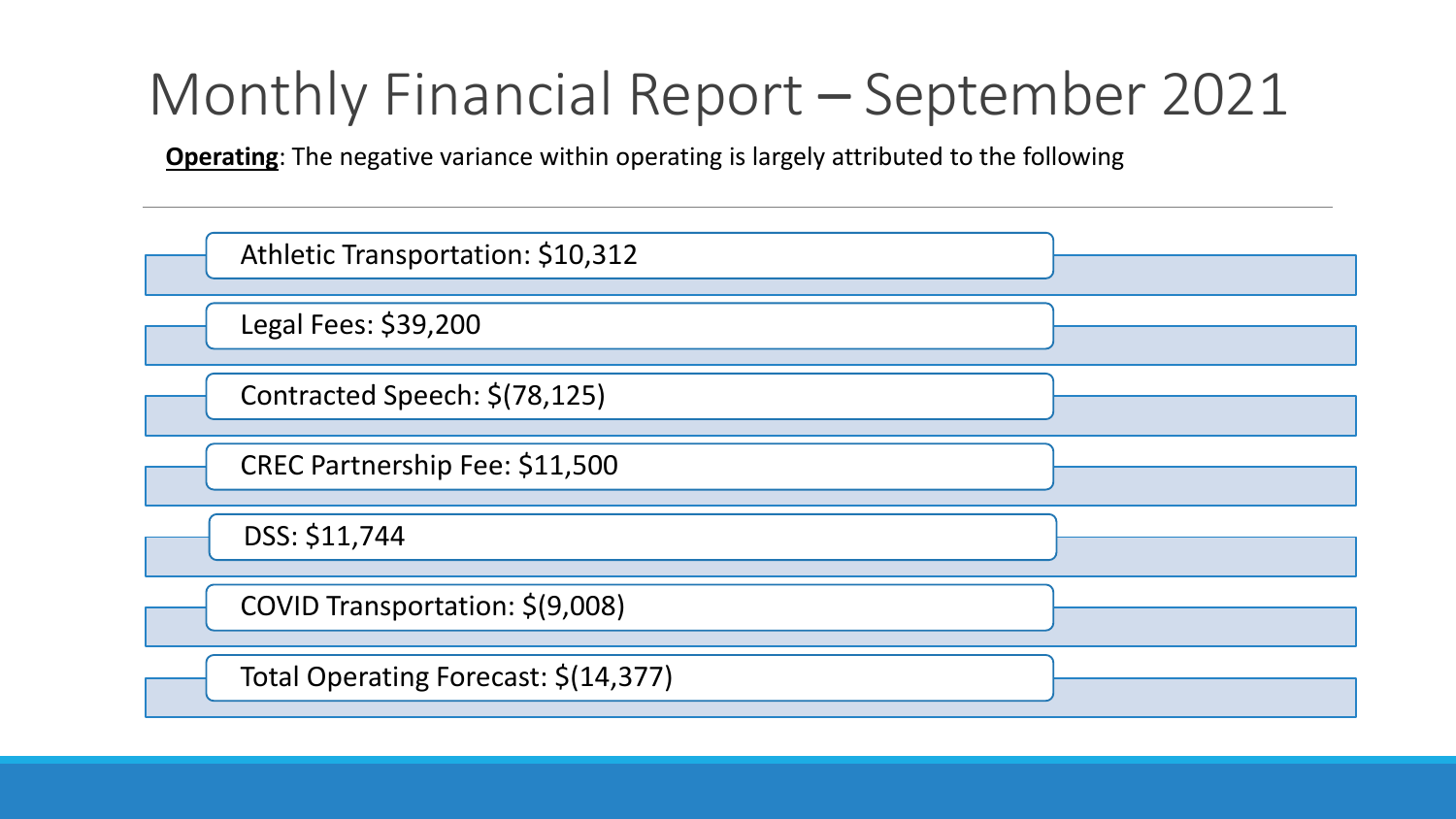**Fixed**: The positive variance within fixed is largely attributed to the following

| <b>Utilities: \$41,071</b>           |  |
|--------------------------------------|--|
| Property Insurance: \$12,973         |  |
| Workers Compensation: \$735          |  |
| General Liability Insurance: \$2,105 |  |
| Student Accident Insurance: \$432    |  |
| Total Fixed Forecast: \$57,316       |  |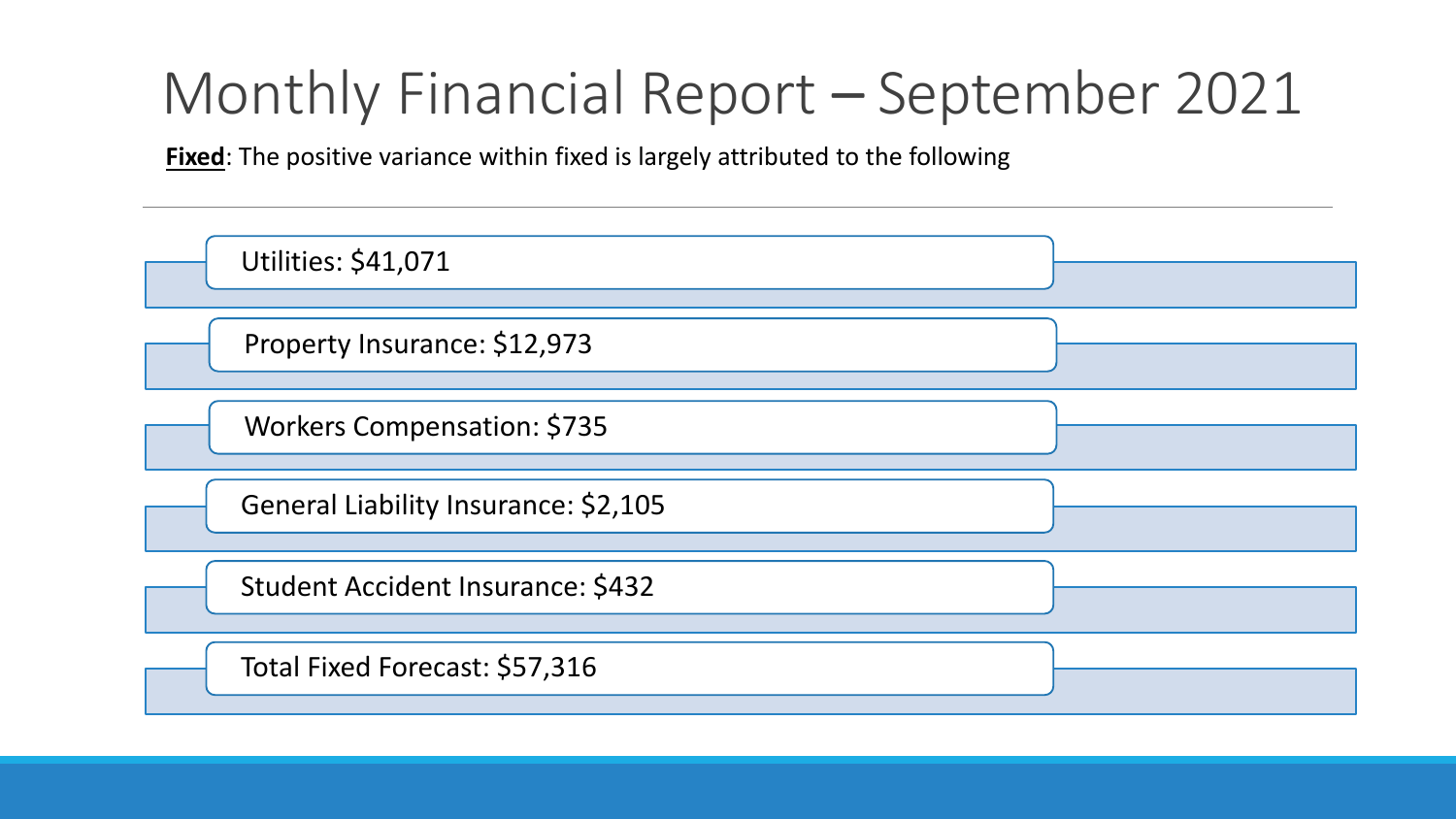**Revenue**: The negative variance within revenue is largely attributed to the following

| ELP Tuition: \$(16,747)            |  |
|------------------------------------|--|
| Total Revenue Forecast: \$(16,747) |  |